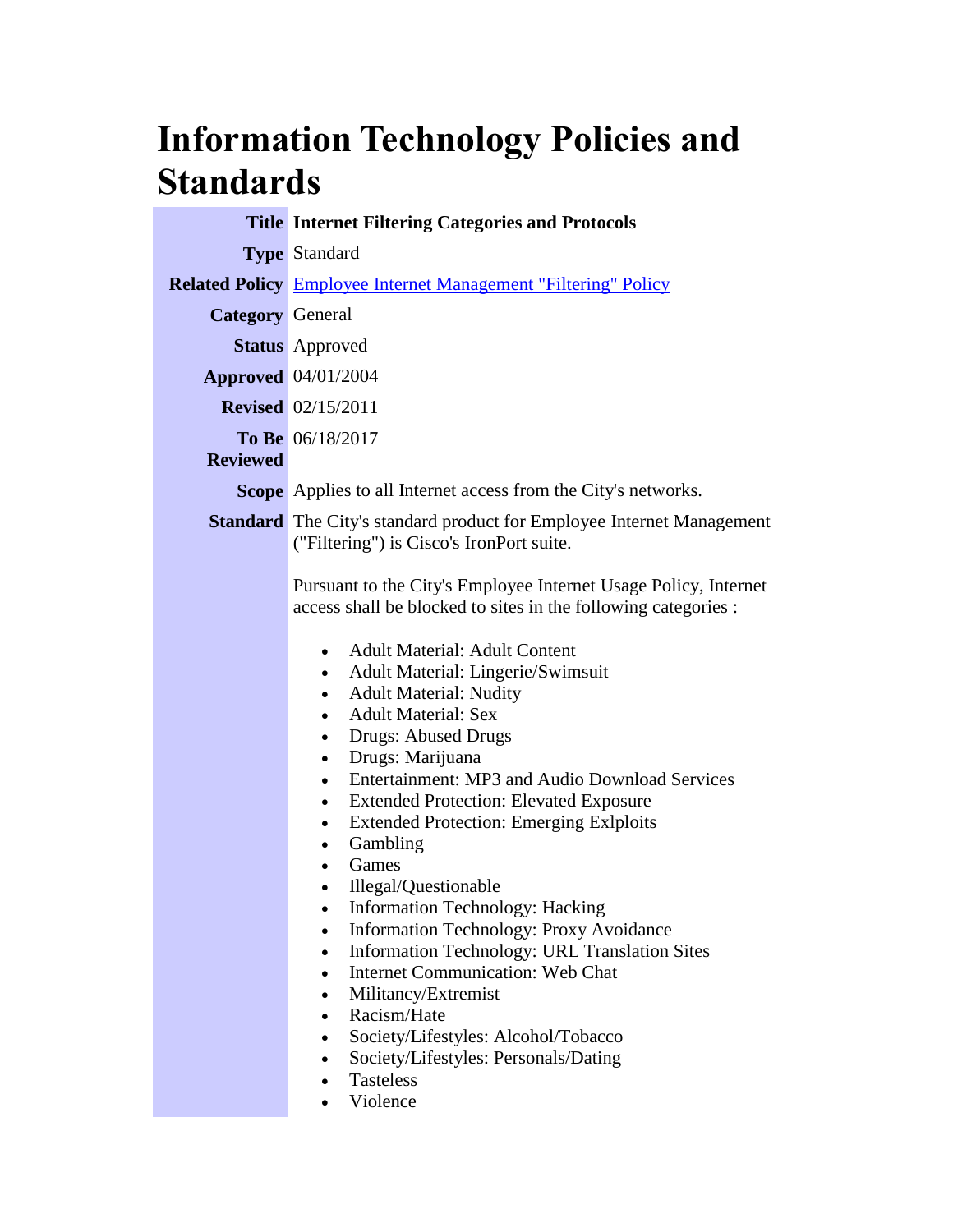- Productivity PG: Advertisements
- Productivity PG: Pay-to-Surf
- Security PG: Bot Networks
- Security PG: Keyloggers
- Security PG: Malicious Websites
- Security PG: Phishing/Other Frauds
- Security PG: Potentially Unwanted Software
- Security PG: Spyware

Pursuant to the City's Employee Internet Usage Policy, Internet access shall be blocked to sites in the following protocols:

- Malicious Traffic: Bot Networks
- Network OS: daytime, finger, ident, SOCKS5
- Proxy Avoidance: all

Pursuant to the City's E-mail Usage Policy, Internet access shall be blocked to sites in the following category:

- Internet Communication: General E-Mail
- Internet Communication: Organizational E-Mail

Pursuant to the City's E-mail Usage Policy, Internet access shall be blocked to sites in the following protocols:

 Mail and Collaborative Tools: IMAP, Microsoft HTTPMail, POP3

Pursuant to the City's Instant Messaging Policy, Internet access shall be blocked to sites in the following category:

- Internet Communication: Text and Media Messaging
- Productivity PG: Instant Messaging

Pursuant to the City's Instant Messaging Policy, Internet access shall be blocked to sites in the following protocols:

• Instant Messaging/Chat: all

Pursuant to the City's Peer-to-Peer (P2P) Internet-based